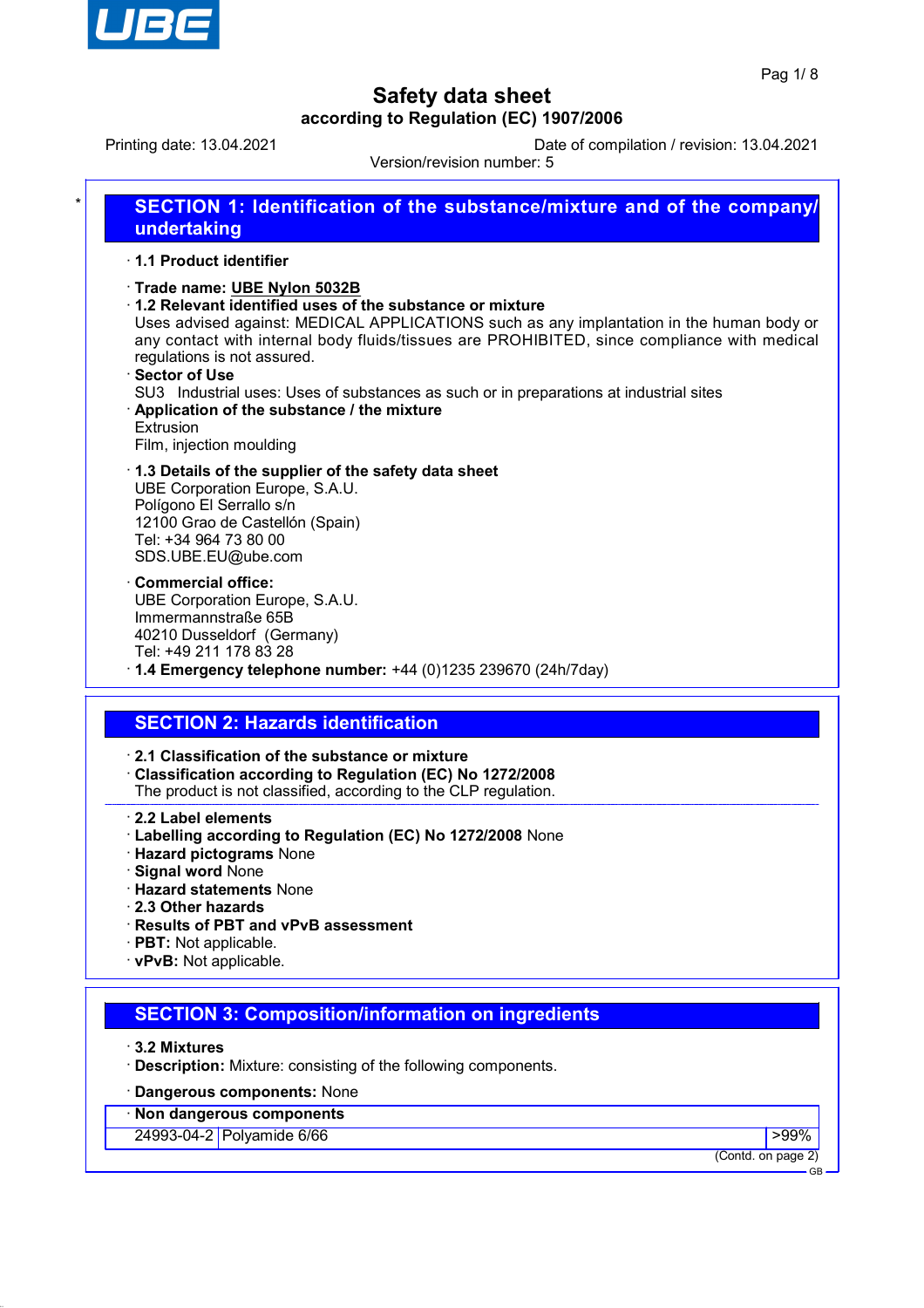

Printing date: 13.04.2021 Date of compilation / revision: 13.04.2021

Version/revision number: 5

**Trade name: UBE Nylon 5032B**

Others and the contract of the contract of the contract of the contract of the contract of the contract of the contract of the contract of the contract of the contract of the contract of the contract of the contract of the

## **SECTION 4: First aid measures**

- · **4.1 Description of first aid measures**
- · **General information:**

Immediately remove any clothing soiled by the product. Take affected persons out into the fresh air.

- Seek medical treatment.
- · **After inhalation:**

If exposed to vapors from heating and molding material , remove to fresh air .

If symptoms, coughing and discomfort in nose and throat remain, get medical attention.

· **After skin contact:**

Immediately wash with water and soap and rinse thoroughly.

If redness, itching or burning sensation develops, get medical attention.

After contact with the molten product, cool rapidly with cold water.

Do not pull solidified product off the skin.

Seek medical treatment.

#### · **After eye contact:**

Inmediately flush exposed area with copious amounts of tepid water for at least 15 minutes If redness, itching or burning sensation develops, do not rub eyes and immediately get medical attention.

#### · **After swallowing:**

Rinse out mouth and then drink plenty of water.

Do not induce vomiting; call for medical help immediately.

· **4.2 Most important symptoms and effects, both acute and delayed** At molten state, expected to cause burns to skin.

Irreversible dermatitis will occur if you do not wash affected skin immediately and thoroughly.

- · **4.3 Indication of any immediate medical attention and special treatment needed**
- Treatment: Treat according to symptoms (decontamination, vital functions), no known specific antidote.

### **SECTION 5: Firefighting measures**

- · **5.1 Extinguishing media**
- · **Suitable extinguishing agents: Water**

Fire-extinguishing powder Carbon dioxide

Use fire extinguishing methods suitable to surrounding conditions.

- · **For safety reasons unsuitable extinguishing agents:** Not known
- · **5.2 Special hazards arising from the substance or mixture** In case of fire, the following can be released: Carbon monoxide (CO) Carbon Dioxide (CO2) Under certain fire conditions, traces of other toxic gases cannot be excluded, e.g.: Hydrogen cyanide (HCN) Ammonia (NH3)
- · **5.3 Advice for firefighters**
- · **Protective equipment:**

Firefighters should wear appropriate protective equipment Mouth respiratory protective device.

(Contd. on page 3)

GB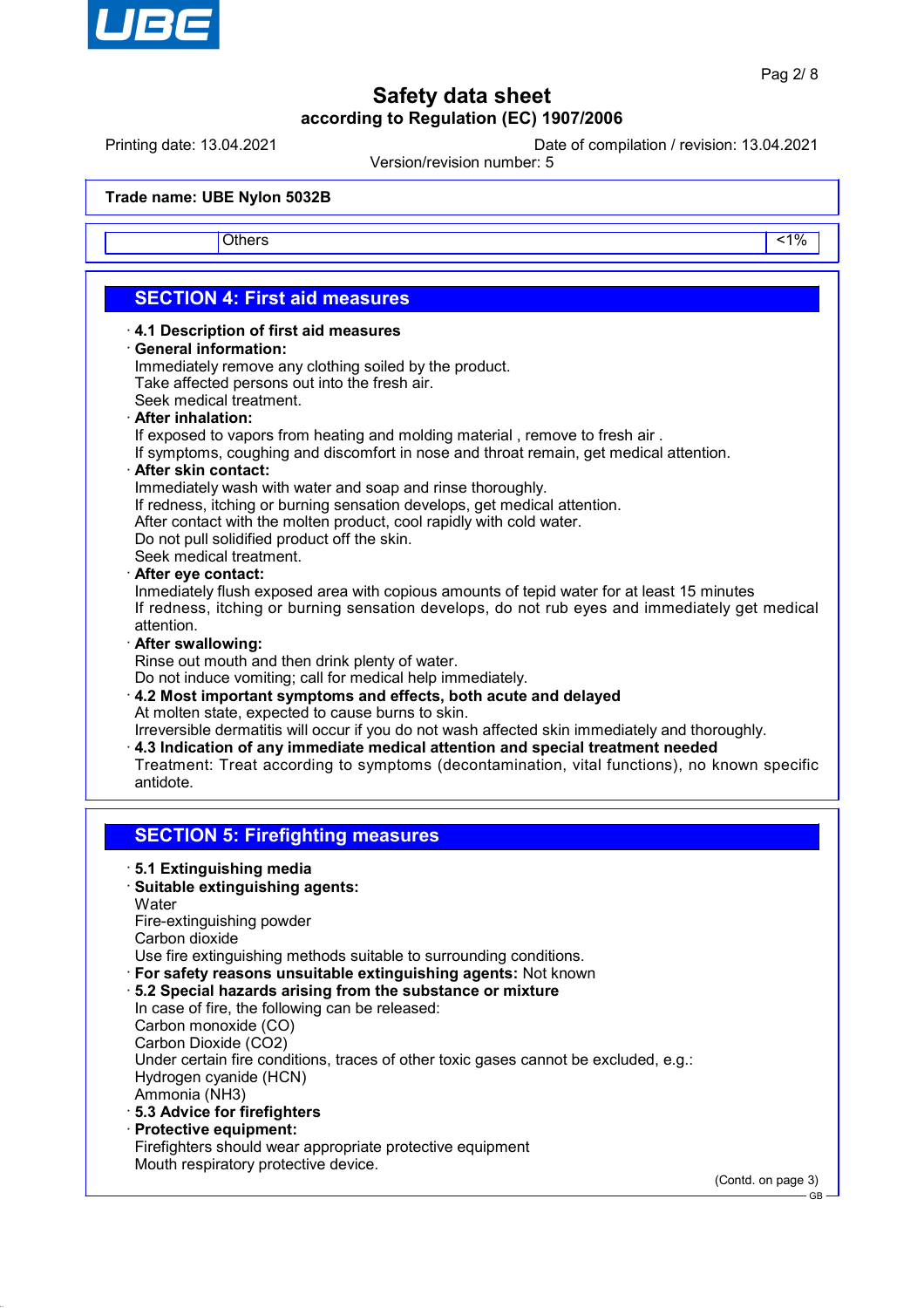

Printing date: 13.04.2021 Date of compilation / revision: 13.04.2021

Version/revision number: 5

**Trade name: UBE Nylon 5032B**

· **Additional information**

Cool endangered receptacles with water spray.

Collect contaminated fire fighting water separately. It must not enter the sewage system.

### **SECTION 6: Accidental release measures**

· **6.1 Personal precautions, protective equipment and emergency procedures** Stop leak if you can do so without risk

Remove combustible materials

Ensure adequate ventilation

Use personal protective equipment as indicated in paragraph 8

- · **6.2 Environmental precautions:** Do not allow to enter sewers/ surface or ground water.
- · **6.3 Methods and material for containment and cleaning up:** Sweep up to prevent slipping on polymer pellets Send for recovery or disposal in suitable receptacles.
- Dispose contaminated material as waste according to item 13. · **6.4 Reference to other sections**
- See Section 7 for information on safe handling. See Section 8 for information on personal protection equipment. See Section 13 for disposal information.

### **SECTION 7: Handling and storage**

· **7.1 Precautions for safe handling**

Keep away from foodstuffs, beverages and feed. Immediately remove all soiled and contaminated clothing Wash hands before breaks and at the end of work. Do not eat, drink, smoke or sniff while working. Melted state: Avoid skin contact with the liquefied material. Avoid breathing dust/fume/vapours. · **Information about fire - and explosion protection:** Protect against electrostatic charges.

- · **7.2 Conditions for safe storage, including any incompatibilities**
- · **Storage:**
- · **Requirements to be met by storerooms and receptacles:** Store in cool, dry conditions in well sealed receptacles.
- · **Information about storage in one common storage facility:** Not required.
- · **Further information about storage conditions:** Protect from heat and direct sunlight.
- · **7.3 Specific end use(s)**

No further relevant information available. See item 1.2

### **SECTION 8: Exposure controls/personal protection**

#### · **8.1 Control parameters**

· **Ingredients with limit values that require monitoring at the workplace:** The product does not contain any relevant quantities of materials with critical values that have to be monitored at the workplace.

· **Additional information:** The lists valid during the making were used as basis.

(Contd. on page 4)

GB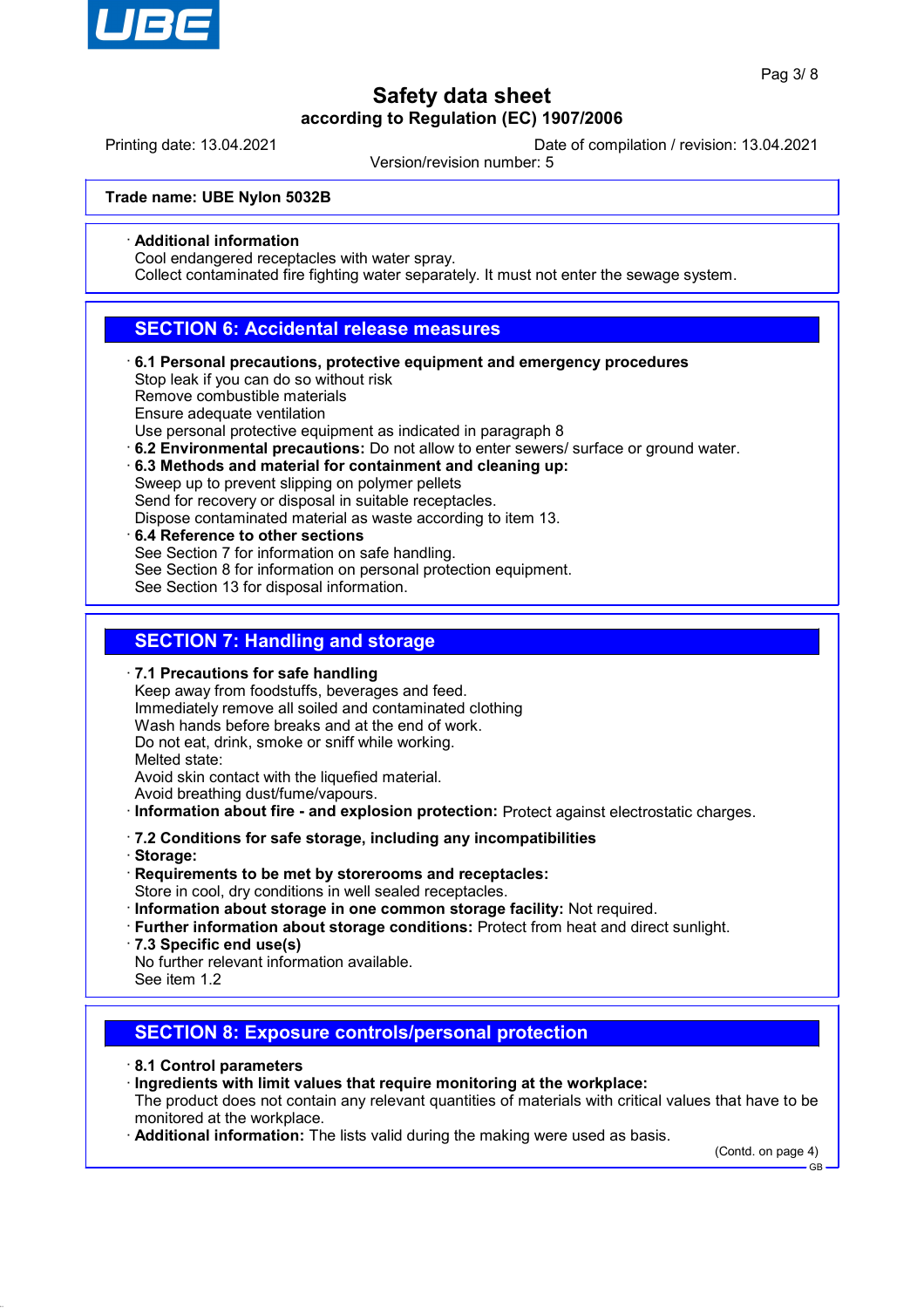

Printing date: 13.04.2021 Date of compilation / revision: 13.04.2021 Version/revision number: 5 **Trade name: UBE Nylon 5032B** · **8.2 Exposure controls** · **Appropriate engineering controls** Adequate ventilation should be maintained at handing. Additionally, local exhaust ventilation recommended at melting process. · **Individual protection measures, such as personal protective equipment** · **General protective and hygienic measures:** The usual precautionary measures are to be adhered to when handling chemicals. · **Respiratory protection:** Not necessary if room is well-ventilated. Use suitable respiratory protective device in case of insufficient ventilation. Wear a respirator conforming to EN140 at least with Type A filter. · **Hand protection** Molten state: Protective gloves Heat protection gloves · **Material of gloves** Leather gloves · **Eye/face protection** Safety glasses Safety goggles should be worn. At treating hot polymer or molten polymer, face shield should be recommended. · **Skin and body protection:** Protective work clothing · **Environmental exposure controls** Prevent the material from spreading into the environment. **SECTION 9: Physical and chemical properties** · **9.1 Information on basic physical and chemical properties** · **General Information** · **Colour:** Natural · **Odour:** Odourless  $\cdot$  Odour threshold: **Melting point/freezing point:** 200-210 °C · **Boiling point or initial boiling point and**

**boiling range** Not determined for mixture.

- 
- · **Lower and upper explosion limit**
- 
- 
- 
- 
- 
- 
- · **Viscosity:**
- 
- 

· **Flammability Product is not flammable** 

**Lower:** Not determined for mixture. · **Upper:** Not determined for mixture. · **Flash point:** Not determined for mixture. · **Auto-ignition temperature:** Not determined for mixture. · **Decomposition temperature:** Not determined for mixture.<br>· **pH** Not applicable because it is Not applicable because it is a solid mixture

· **Kinematic viscosity**<br> **• Dynamic: Dynamic:** 232-256 ml/q · **Dynamic:** 232-256 ml/g

(Contd. on page 5)

 $\overline{P}$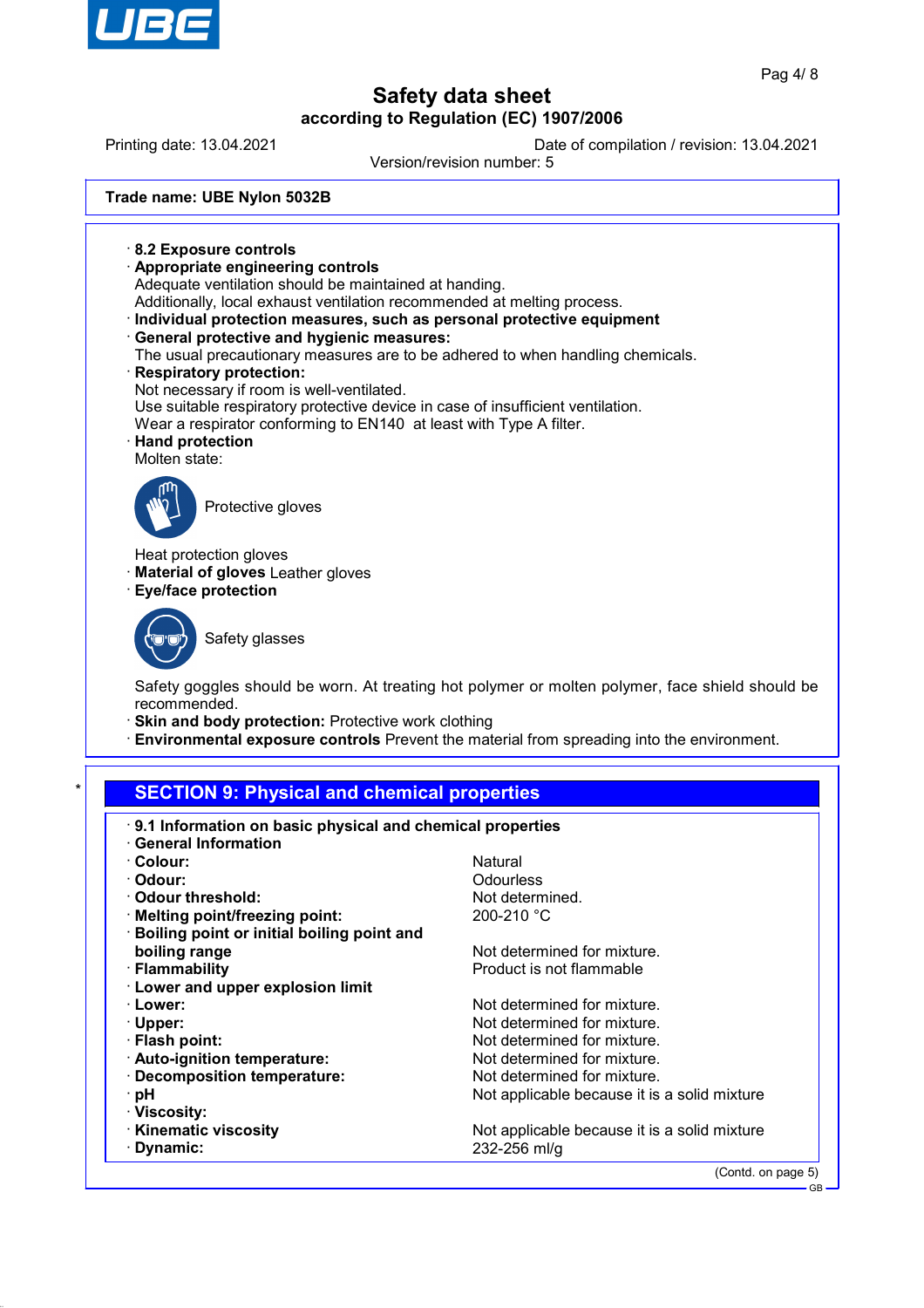

Printing date: 13.04.2021 Date of compilation / revision: 13.04.2021

Version/revision number: 5

| <b>Solubility</b><br>· water:                   | Insoluble.                                    |
|-------------------------------------------------|-----------------------------------------------|
| · Partition coefficient n-octanol/water (log    |                                               |
| value)                                          | Not determined for mixture.                   |
| · Vapour pressure:                              | Not applicable because it is a solid mixture  |
| Density and/or relative density                 |                                               |
| · Density:                                      | Not determined.                               |
| · Vapour density                                | Not applicable because it is a solid mixture  |
| · 9.2 Other information                         |                                               |
| $\cdot$ Appearance:                             |                                               |
| · Form:                                         | <b>Pellets</b>                                |
| · Important information on protection of health |                                               |
| and environment, and on safety.                 |                                               |
| <b>Explosive properties:</b>                    | Product does not present an explosion hazard. |
| · Solvent content:                              |                                               |
| $\cdot$ VOC (EC)                                | 0.00%                                         |
| · Freezing point                                |                                               |
| <b>Evaporation rate</b>                         | Not applicable because it is a solid mixture  |
| · Information with regard to physical hazard    |                                               |
| classes                                         |                                               |
| <b>Explosives</b>                               | None                                          |
| · Flammable gases                               | None                                          |
| · Aerosols                                      | <b>None</b>                                   |
| · Oxidising gases                               | None                                          |
| · Gases under pressure                          | None                                          |
| · Flammable liquids                             | None                                          |
| · Flammable solids                              | None                                          |
| · Self-reactive substances and mixtures         | None                                          |
| · Pyrophoric liquids                            | None                                          |
| · Pyrophoric solids                             | None                                          |
| · Self-heating substances and mixtures          | None                                          |
| · Substances and mixtures, which emit           |                                               |
| flammable gases in contact with water           | None                                          |
| · Oxidising liquids                             | None                                          |
| <b>Oxidising solids</b>                         | None                                          |
| · Organic peroxides                             | None                                          |
| Corrosive to metals                             | None                                          |

## **SECTION 10: Stability and reactivity**

· **10.1 Reactivity** Stable under ordinary conditions of use and storage.

#### · **10.2 Chemical stability**

Stable at environment temperature.

The product is stable if stored and handled as prescribed/indicated

· **Thermal decomposition / conditions to be avoided:** No decomposition if used according to specifications.

· **10.3 Possibility of hazardous reactions**

No hazardous reactions if stored and handled as prescribed/indicated.

(Contd. on page 6)

GB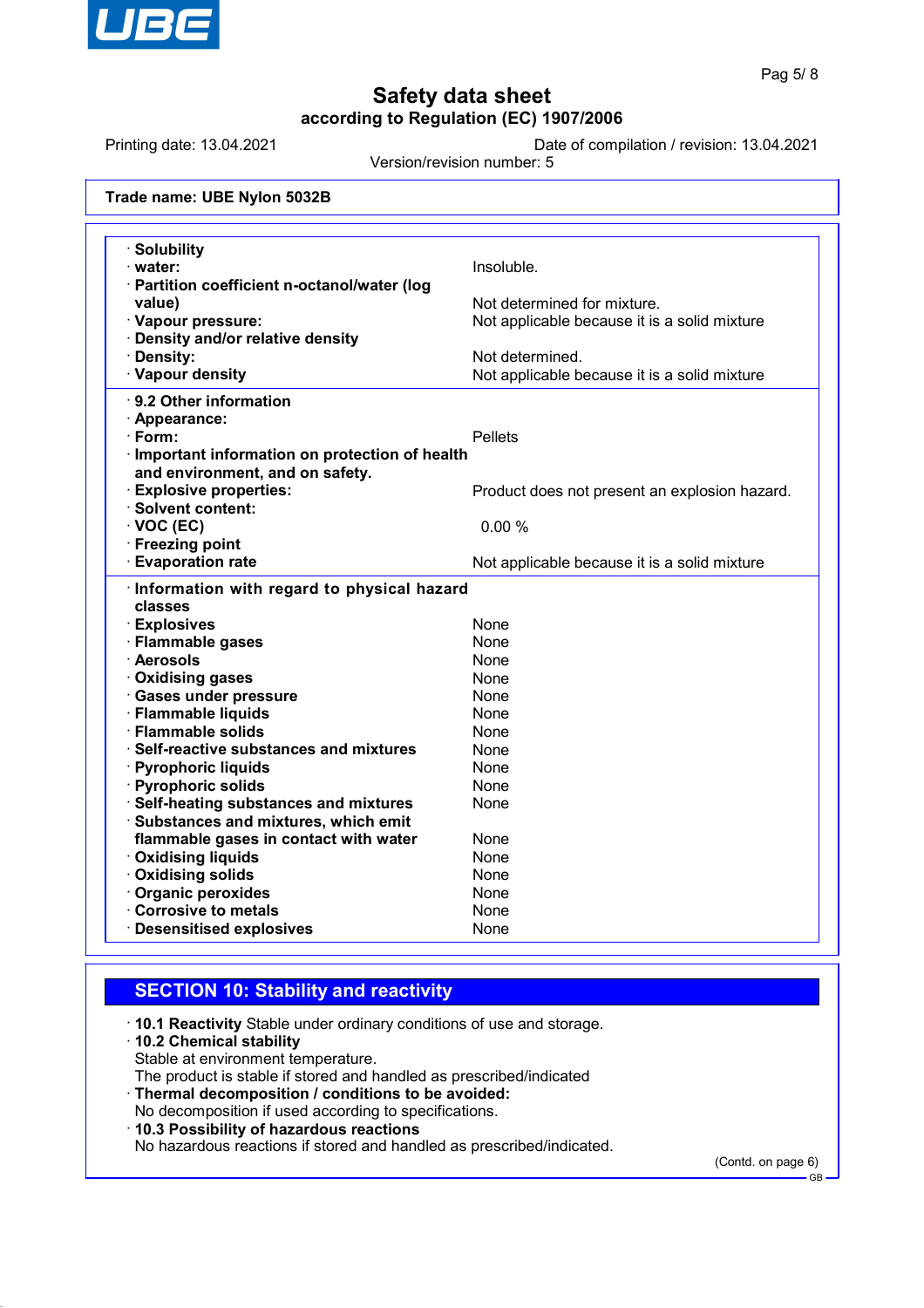

Printing date: 13.04.2021 Date of compilation / revision: 13.04.2021

Version/revision number: 5

**Trade name: UBE Nylon 5032B**

· **10.4 Conditions to avoid**

Avoid heat, flames, sparks and other sources of ignition.

Avoid high temperature

· **10.5 Incompatible materials:** Oxidizing agents, acids, bases and reactive agents.

· **10.6 Hazardous decomposition products:**

Carbon monoxide and carbon dioxide

Hydrogen cyanide (prussic acid)

Ammonia

### **SECTION 11: Toxicological information**

· **11.1 Information on hazard classes as defined in Regulation (EC) No 1272/2008**

· **Acute toxicity** Based on available data, the classification criteria are not met.

· **Skin corrosion/irritation** Not classified (Lack of data)

· **Serious eye damage/irritation** Based on available data, the classification criteria are not met.

· **Respiratory or skin sensitisation** Not classified (Lack of data)

- · **Germ cell mutagenicity** Based on available data, the classification criteria are not met.
- · **Carcinogenicity** Based on available data, the classification criteria are not met.

· **Reproductive toxicity** Based on available data, the classification criteria are not met.

· **STOT-single exposure** Based on available data, the classification criteria are not met.

· **STOT-repeated exposure** Based on available data, the classification criteria are not met.

· **Aspiration hazard** Based on available data, the classification criteria are not met.

· **Other information (about experimental toxicology):**

Aspiration hazard: No further relevant information available.

- · **Additional toxicological information:**
- · **CMR effects (carcinogenity, mutagenicity and toxicity for reproduction)**

No further relevant information available.

· **11.2 Information on other hazards**

## · **Endocrine disrupting properties**

None of the ingredients is listed.

### **SECTION 12: Ecological information**

- · **12.1 Toxicity**
- · **Aquatic toxicity:** No further relevant information available.
- · **12.2 Persistence and degradability** No further relevant information available.
- · **12.3 Bioaccumulative potential** No further relevant information available.
- · **12.4 Mobility in soil** No further relevant information available.
- · **12.5 Results of PBT and vPvB assessment**
- · **PBT:** Not applicable.
- · **vPvB:** Not applicable.
- · **12.6 Endocrine disrupting properties**

The product does not contain substances with endocrine disrupting properties.

· **12.7 Other adverse effects** No further relevant information available.

 GB (Contd. on page 7)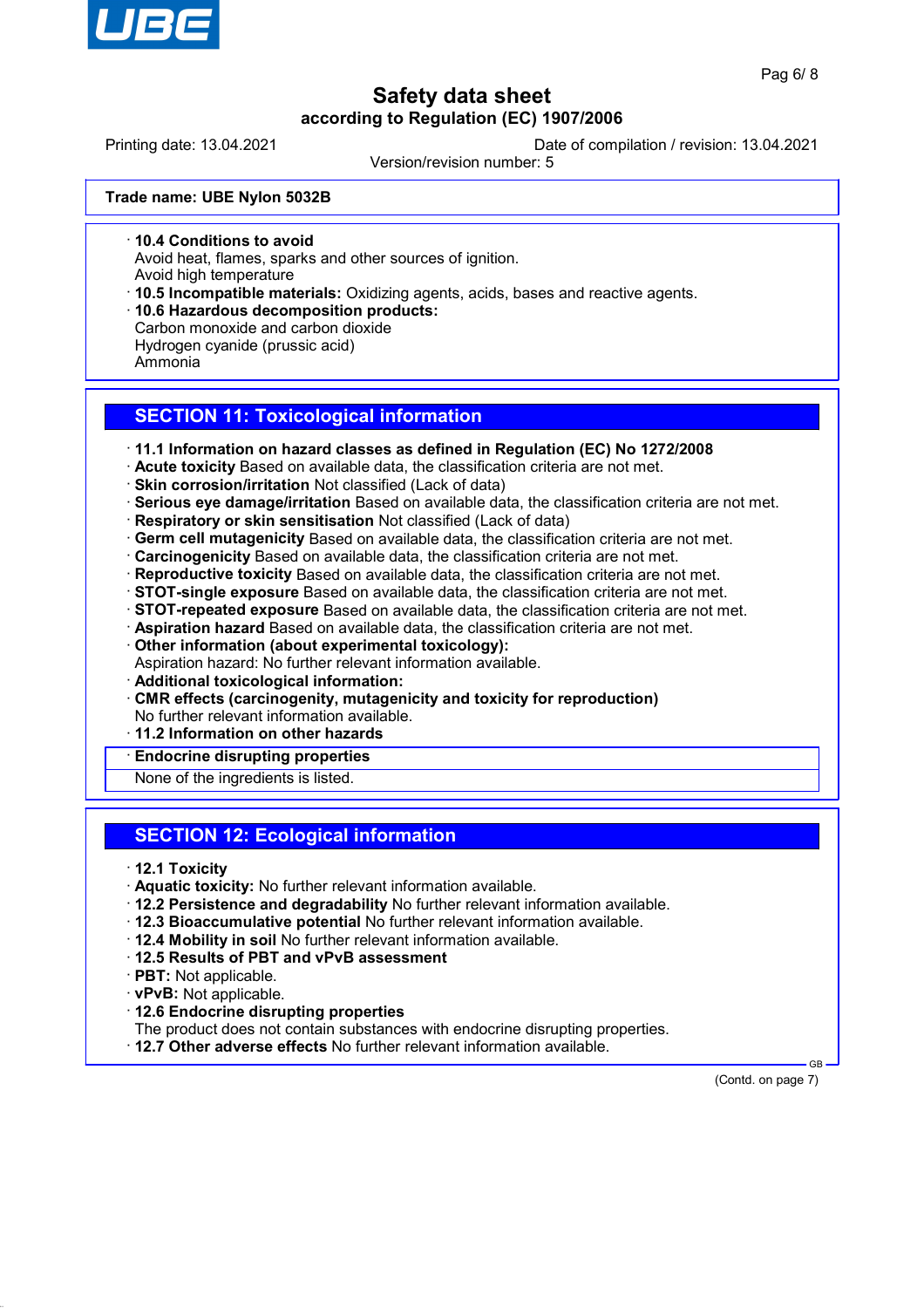

Printing date: 13.04.2021 Date of compilation / revision: 13.04.2021

Version/revision number: 5

**Trade name: UBE Nylon 5032B**

### **SECTION 13: Disposal considerations**

#### · **13.1 Waste treatment methods**

#### · **Recommendation**

Chemical residues generally count as special waste

Must not be disposed together with household garbage. Do not allow product to reach sewage system.

Disposal must be made according to official regulations.

#### · **Uncleaned packaging:**

#### · **Recommendation:**

Packaging may contain residues of the product and should be treated accordingly. Disposal must be made according to official regulations.

| <b>SECTION 14: Transport information</b>                               |                                                                                  |
|------------------------------------------------------------------------|----------------------------------------------------------------------------------|
| 14.1 UN number or ID number<br>· ADR, ADN, IMDG, IATA                  | The substance is not classified under transport<br>regulations<br>Not applicable |
| 14.2 UN proper shipping name<br>· ADR, ADN, IMDG, IATA                 | The substance is not classified under transport<br>regulations<br>Not applicable |
| 14.3 Transport hazard class(es)                                        | The substance is not classified under transport<br>regulations                   |
| · ADR, ADN, IMDG, IATA<br>· Class                                      | Not applicable                                                                   |
| ⋅ 14.4 Packing group<br>· ADR, IMDG, IATA                              | The substance is not classified under transport<br>regulations<br>Not applicable |
| 14.5 Environmental hazards:<br>· Marine pollutant:                     | No                                                                               |
| 14.6 Special precautions for user                                      | Not applicable.                                                                  |
| 14.7 Maritime transport in bulk according to<br><b>IMO instruments</b> | Not applicable.                                                                  |
| · UN "Model Regulation":                                               | Not applicable                                                                   |

## **SECTION 15: Regulatory information**

· **15.1 Safety, health and environmental regulations/legislation specific for the substance or mixture**

· **Additional Information:**

This substance/mixture does not legally require an SDS based on Regulation 1907/2006 (REACH). However,this SDS format, is utilized to supply information required according to Article 32 of REACH.

· **15.2 Chemical safety assessment:** A Chemical Safety Assessment has not been carried out.

(Contd. on page 8)

GB